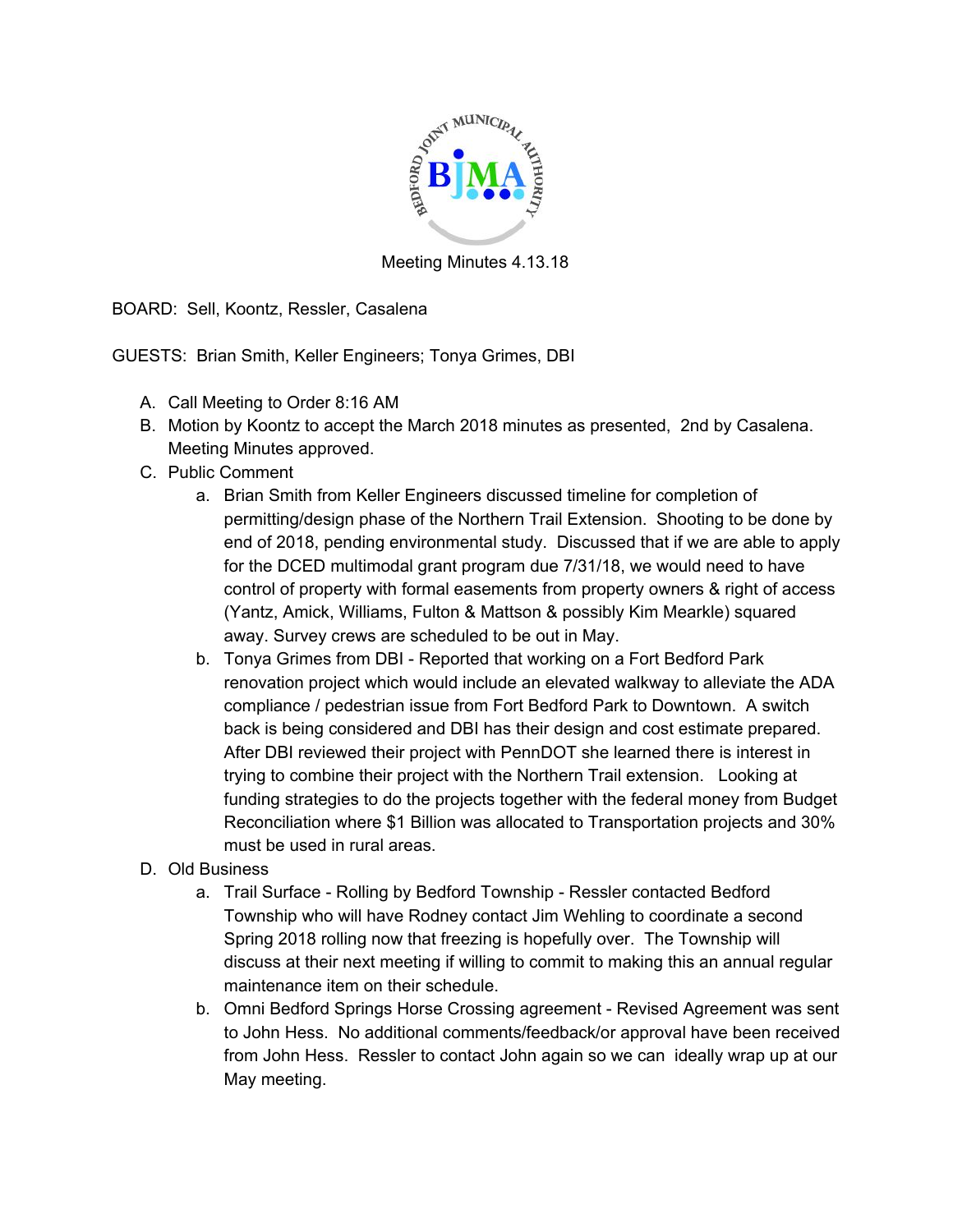- c. Pollinator Garden Casalena will contact the Springs to discuss possible location.
- d. Google Streetview Koontz secured an extension of 45 days so we can get video with more fair weather scenery
- e. Picnic Table LBC Youth donation no further info at this time to report.
- f. Sponsorships Bike Rack Plaque came in and Jim will get installed this weekend. Ressler to contact Petraca family again if they want to see a sample plaque.
- E. New Business
	- a. Northern Extension Final Design/Permitting underway.
	- b. PennDOT Multimodal Grant due 3/30/18 did not apply and we will void the resolution we approved at March 2018 meeting
	- c. DCNR C2P2 due date of 4/11/18 did not apply and we will void the resolution we approved at the March 2018 meeting
	- d. DCED Multimodal Transportation Grant is due 7/31/18 with a Fall 2018/early 2019 decision. We will need to have control of property in order to apply as well as a 30% cash-in-hand match available at the time we apply.
	- e. SAP&DC Katie reached out to us to see if we have any projects they can send their Trail Group Volunteers to work on along the trail. Wehling working on a Maintenance Plan and will get back to SAP&DC with suggested dates/activities. Wehling also working on a name for the maintenance volunteers.
	- f. Board Member Attendance
		- i. Discussed the attendance and involvement of board members. Wehling provided names of a few individuals who have expressed interest in serving: Troy Claar, Tom Maureen and Suzanne Bowser (works at REI and has done volunteer work on trail). Sell to contact Leibfreid about his low historical attendance for last 5 years and only making part of one meeting so far in 2018. The board agreed we should suggest a letter of resignation. Sell will contact Leibfreid to discuss & report back to board.
	- g. Wehling reported that the Conference & Visitors Bureau is interested in increasing the hotel tax from 3% to 5%, which would increase budget by \$800,000 with allocation of \$100,000 to Trail Maintenance/Projects. Bedford County Commissioners are not interested in increasing the hotel tax at this time. Wehling will report to board on the hotel tax law at our next meeting so we can better understand.
- F. Reports of Officers
	- a. Chairman -
	- b. Vice Chairman absent
	- c. Secretary Ressler reported on Trail Camera counts, SAP&DC will furnish data every 2-3 months, with first collection to take place within the next week.
	- d. Treasurer Provided Attached Treasurer's Report, Big month for fence plaques. Koontz reported on conversation with Hometown Bank re: rate difference between Hometown and Somerset Trust with Hometown not able to provide